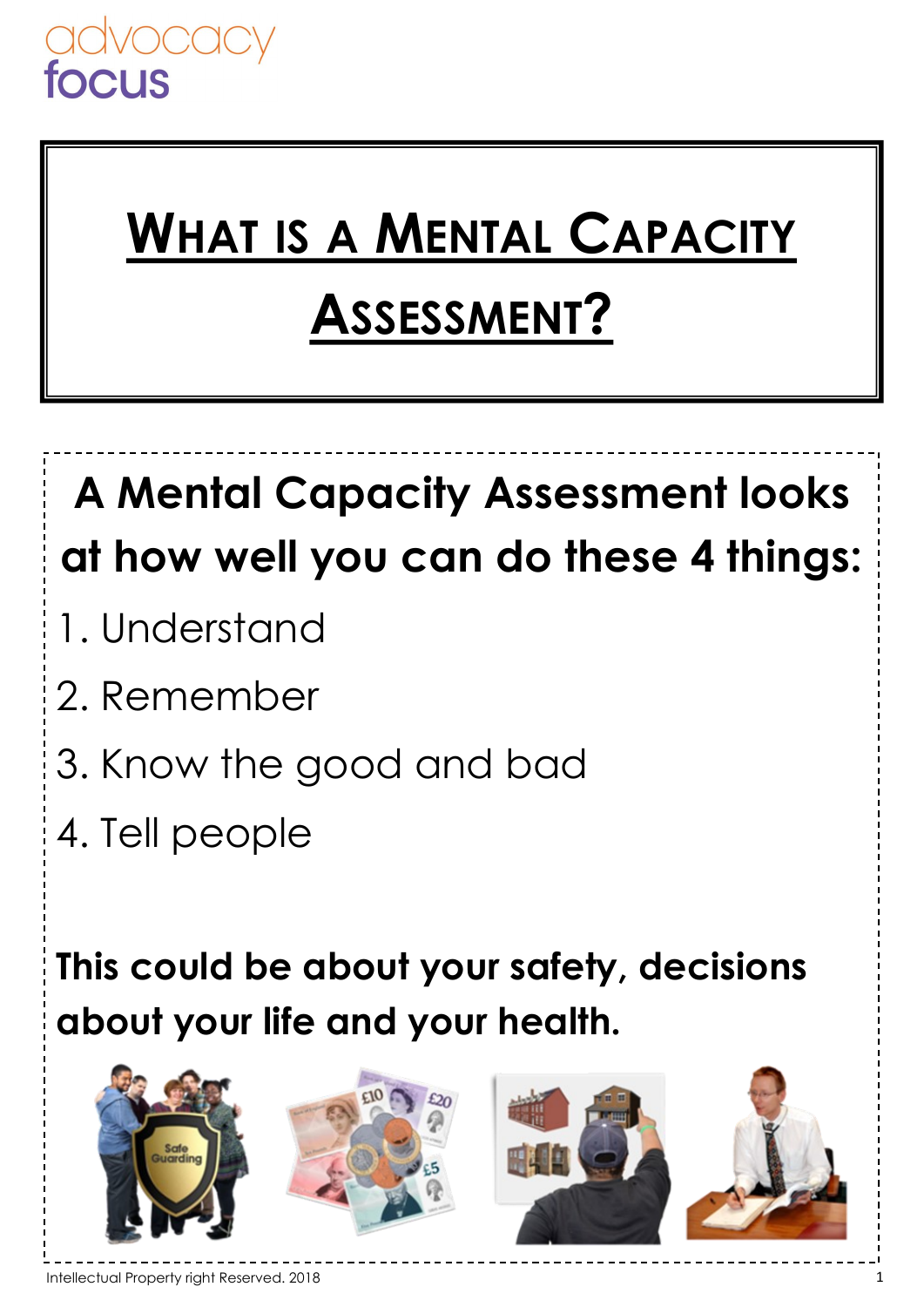

## **WHY IS MY MENTAL CAPACITY BEING ASSESSED?**

## THERE MAY BE A CONCERN ABOUT YOUR SAFETY – like crossing the road.



A DECISION MAY NEED TO BE MADE FOR ME - where I need to live.



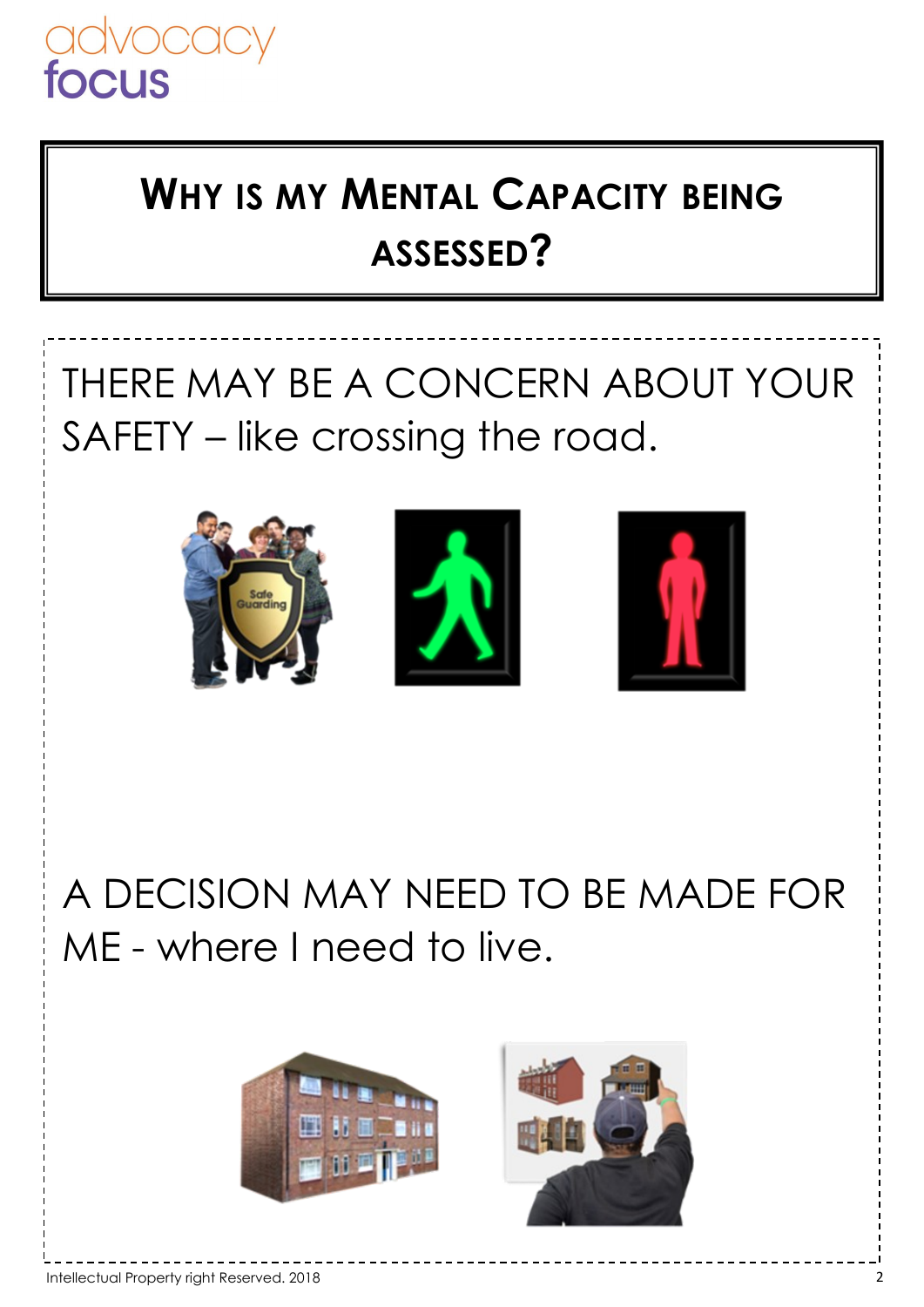

## A DECISION MAY NEED TO BE MADE FOR ME - about my money.



#### HEALTH REASON – maybe the dentist or doctors

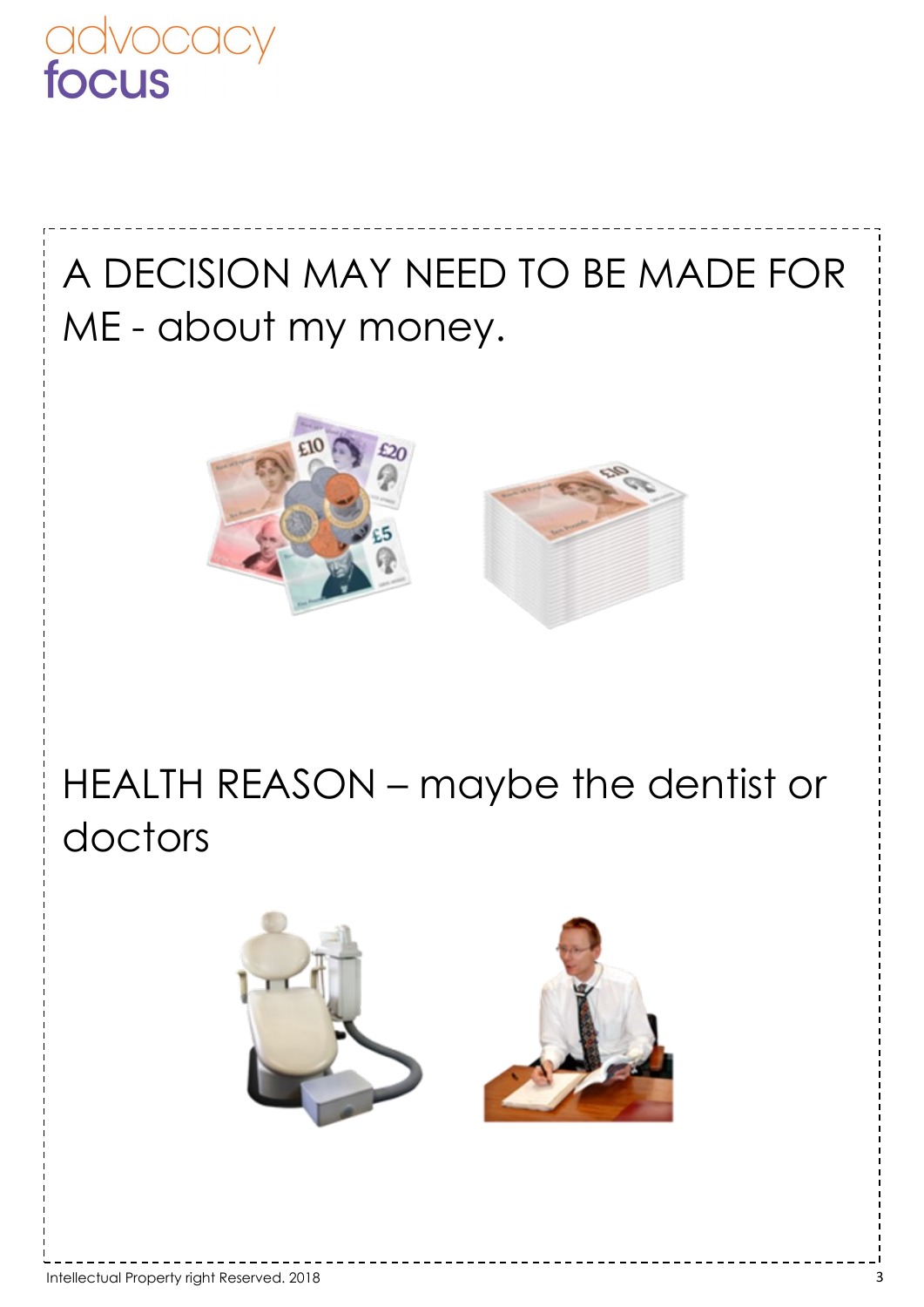

#### **5 RULES OF CAPACITY**

## 1) PEOPLE NEED TO PROVE YOU CAN'T MAKE CERTAIN DECISIONS FOR YOURSELF.



2) PEOPLE YOU KNOW SHOULD GIVE YOU ALL THE HELP YOU NEED TO MAKE YOUR CHOICE - for example, pictures, symbols, videos, signing, time to think.

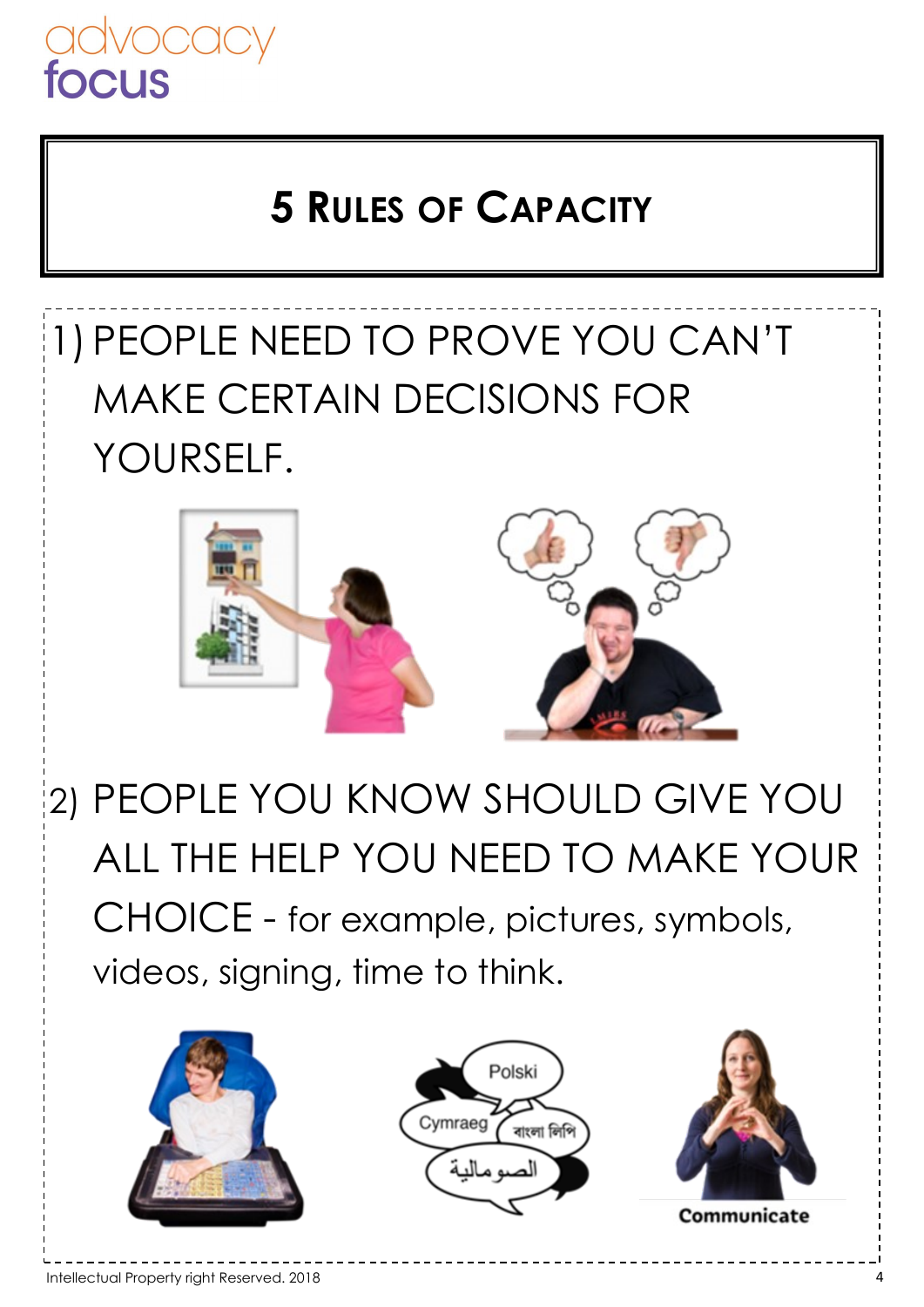

3) OTHER PEOPLE MAY NOT LIKE YOUR CHOICE – This doesn't mean it's wrong.



4) THE DECISION BEING MADE SHOULD BE THE BEST ONE FOR YOU AND NOT ANYONE ELSE.



5) THE DECISION SHOULD GIVE YOU AS MUCH FREEDOM AS POSSIBLE.

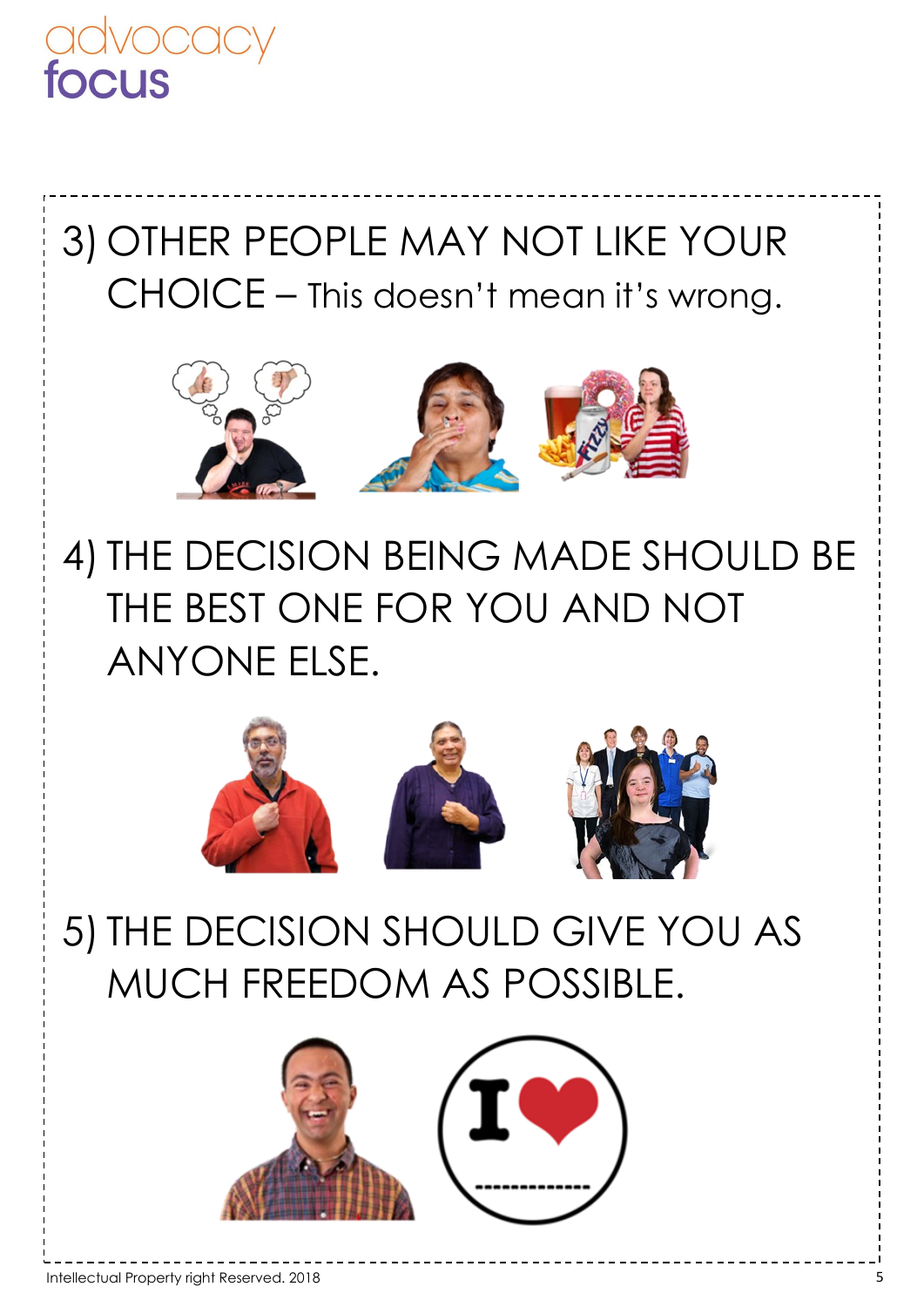# **IF A DECISION IS MADE FOR YOU THEN IT SHOULD:**

- Be in your 'best interests'
- Be least restrictive
- Have important things about you in it
- 
- Include you
- Ask can you do it later, yourself
- How you feel now and long ago
- Include your family and friends who know you

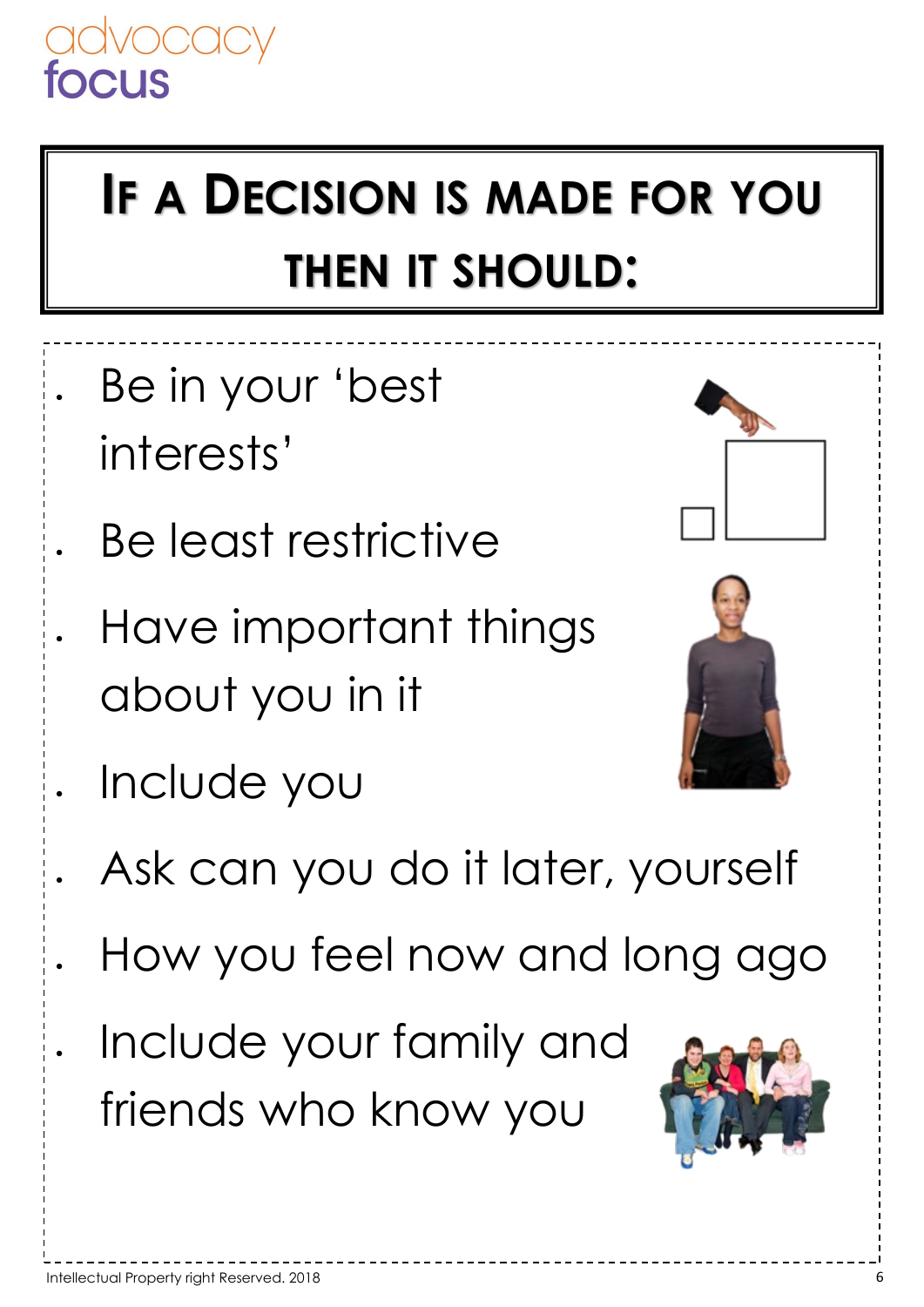

# **BREAKING NEWS…**



# People have to prove you don't have capacity for each decision that needs to be made!